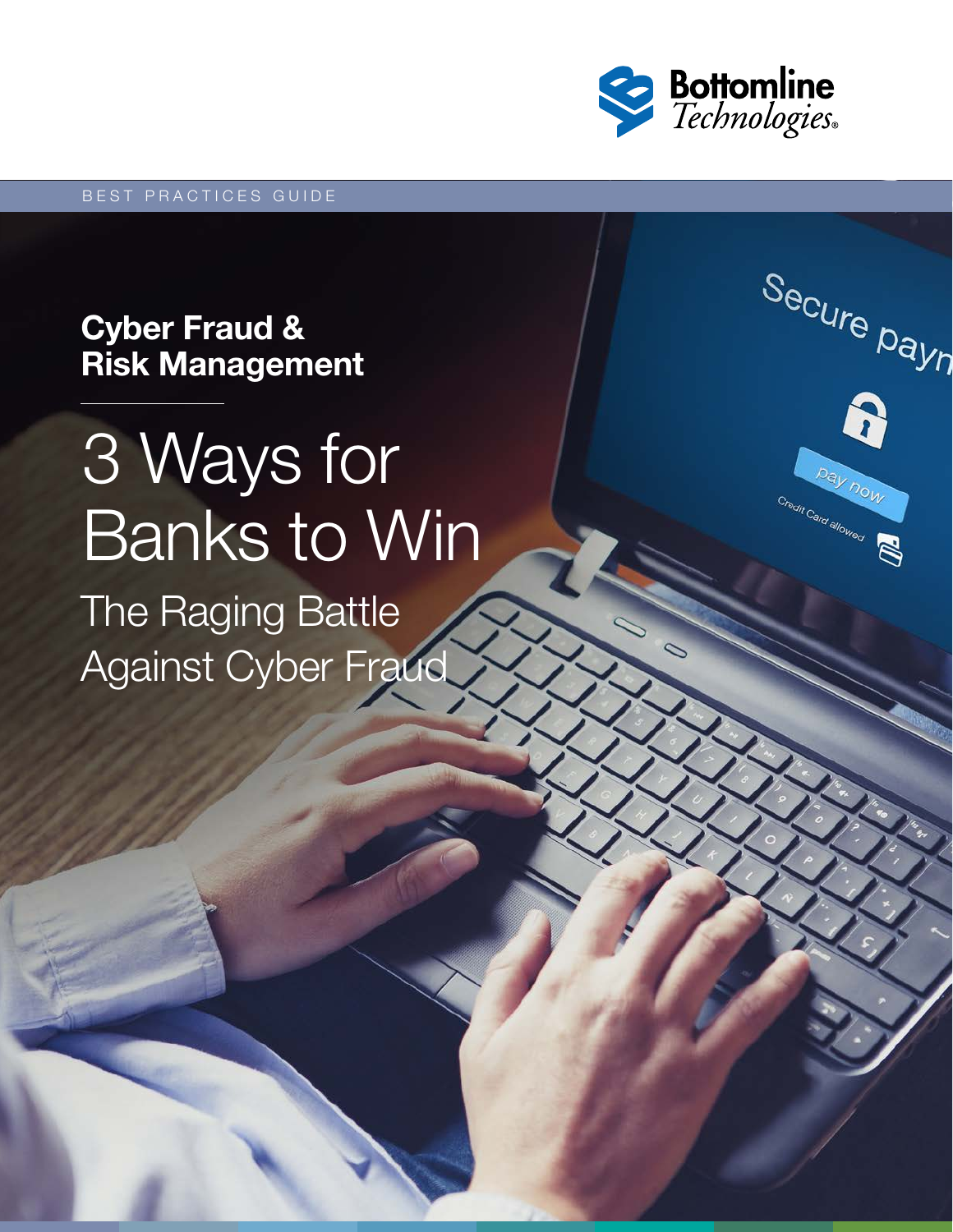

### Cyber Threats Gaining

More than 100 banks in 25 countries – including the U.S. – were infiltrated by a sophisticated attack that siphoned \$1 billion, much of it through ATM fraud.<sup>1</sup> Using malware dubbed "Carbanak," the cybercriminals managed to pull off what many consider to be the most successful cyber heist against the banking industry.

That attack exemplifies the growing number and sophistication of cyber threats banks face today. In instances like this where the perimeter is breached, activities of an external attacker look the same as a malicious insider. Suspicious activity reports (SARs) filing in the industry hit an all-time high in 2014,<sup>2</sup> but what's more worrisome is that employees and managers committed 78% of occupational fraud.<sup>3</sup>

# 2.4 million suspicious activity reports (SARs)

The growing risk is multifaceted.

- Fraudsters are infiltrating banks with very sophisticated tactics that are much harder to detect with traditional security controls.
- Attacks are lasting longer, going unnoticed by security systems and personnel for months after the initial infiltration, with exposure compounding by the second.
- Banks are finding that existing cyber fraud detection tools and processes are not enough. Traditional methods alone simply are not keeping pace against today's cyber criminals.

#### 3 Ways for Banks to Win

Considering this threat-ridden landscape, there's no doubt that the banking industry's approach to protection against cyber fraud needs to evolve to keep pace. The answer may be found in a more holistic approach that includes the following three best practices.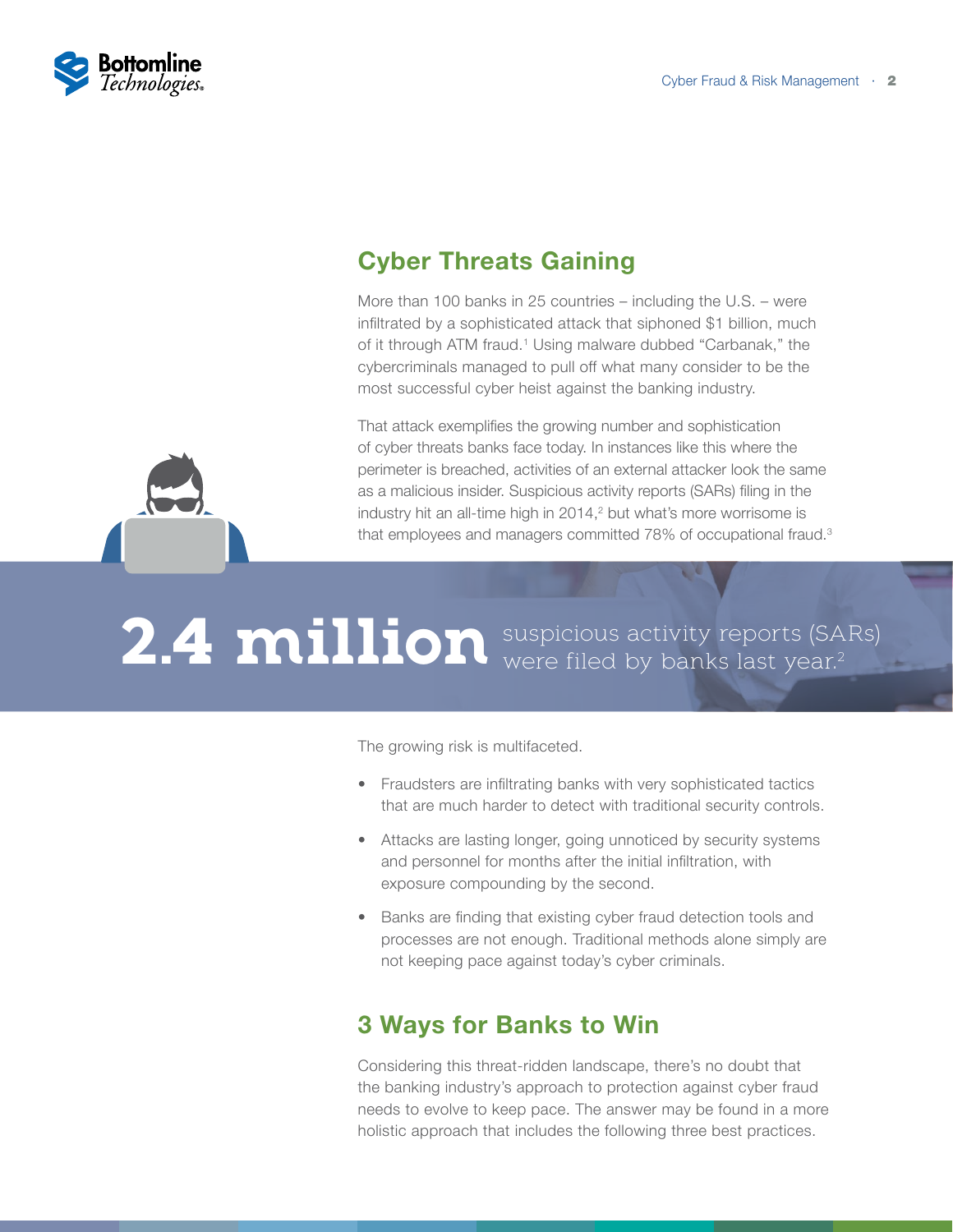

**1.**

### Use a proactive model.

Traditional cyber fraud detection solutions generally do not recognize the whole spectrum of potentially risky behavior. They rely on reviewing changes in embedded system data – such as log files and databases – presenting a limited picture of user activity on a bank's network. Some of the most obvious signs of risk, such as out-of-character behavior and arbitrary interactions, are not detected. Most log files typically capture only actions that prompt recorded change in data (i.e., addition or deletion) but not actions that include accessing and/or copying information without an actual change to the underlying data.

## **5–8 Months to Detect Fraud**

On average, it takes financial businesses 170 days to discover a malicious event, and 259 days when the attacker is an insider who has authorized access.<sup>4</sup>

> Even if a system is in place to meet the FFIEC requirements<sup>5</sup> related to online banking, most systems lack an actionable warning for insider activity and user interactions with other core banking applications. Combing through the disparate data returned by a legacy system to find a red flag is both a financial and IT resource drain and causes delayed resolution. This is relevant not just to detect external bad actors, but also to minimize problems caused by authorized users unintentionally or intentionally introducing risk into the system.

> Finally, older solutions are designed for *reactive* protection plans, and the nature of today's threats call for *proactive* diligence. While legacy security solutions are necessary, without a powerfully proactive capability in its cyber fraud detection arsenal, a bank is at best tolerating inefficiency and at worse under attack constantly without realizing it.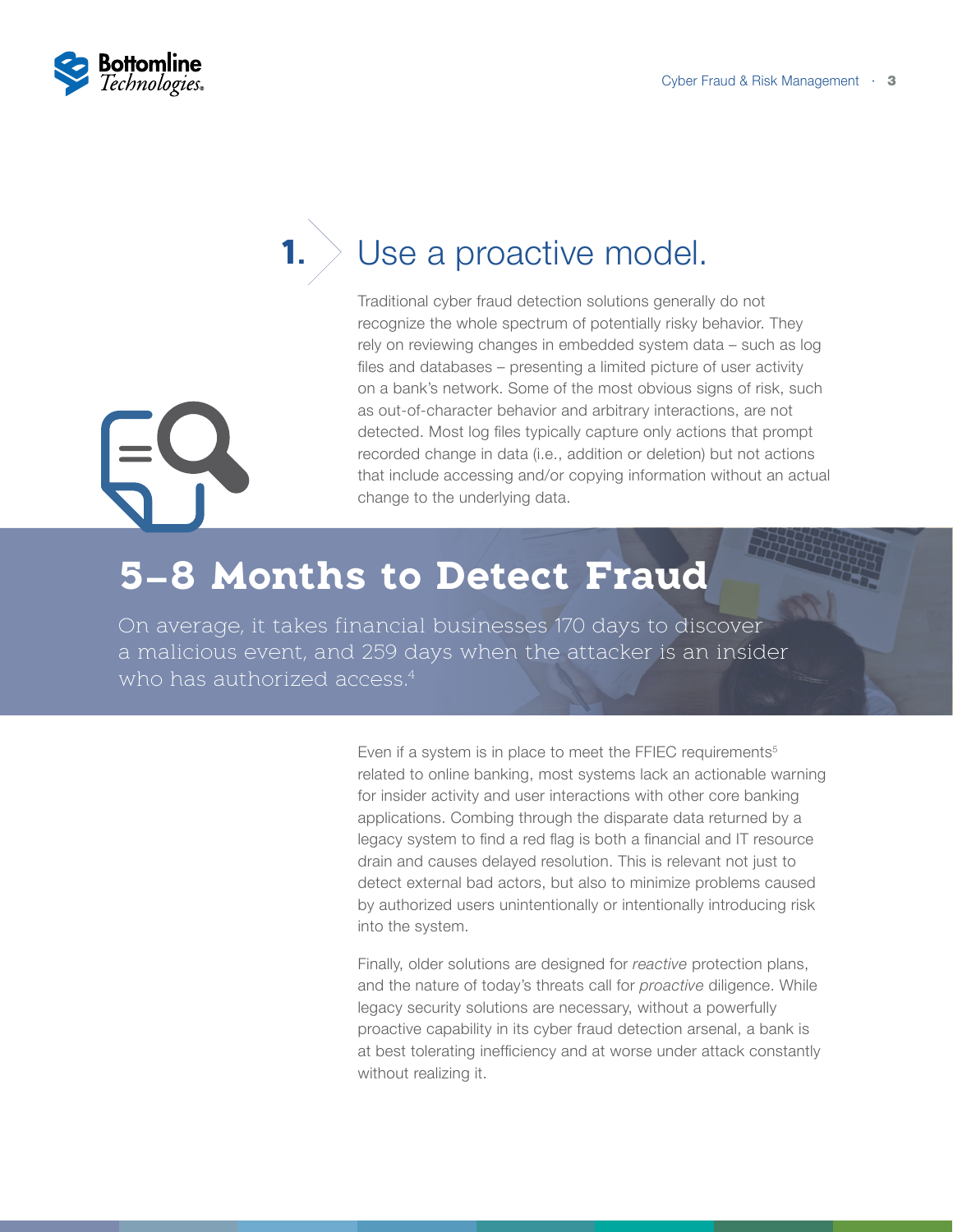

**2.**

## Monitor across external channels and internal functions.

Another challenge with static solutions: They haven't kept up with the digitization of internal processes and customer interactions. They just aren't flexible enough to handle the variety of technologies that are now part of today's banking infrastructure. This touches both external and internal activity.

## **Whistleblowers: A Weak Defense**

"**Hope is not a strategy**." – Nearly half of banking officials hope whistleblowers will raise an alert to insider fraud, while only 42% depend on user behavior to discover insider fraud.<sup>6</sup>

> Externally, customers can now use websites, mobile apps, e-checks, online transfers, etc. – in addition to ATMs and in-person visits – to do their banking. This multi-channel approach has brought multiple benefits to banking, but it has also increased security needs. First, there is more activity in general to monitor. Second, each channel has specific security needs, but there's also a need to evaluate overlapping behavior to model a holistic view of user behavior.

> The same goes for internal users. They are using more digital solutions to do their work, and although this has increased productivity and collaboration, it has also created more separation. Islands of business platforms and data stores exist across functions and silos, and they must be monitored holistically to detect patterns that point to potential problems.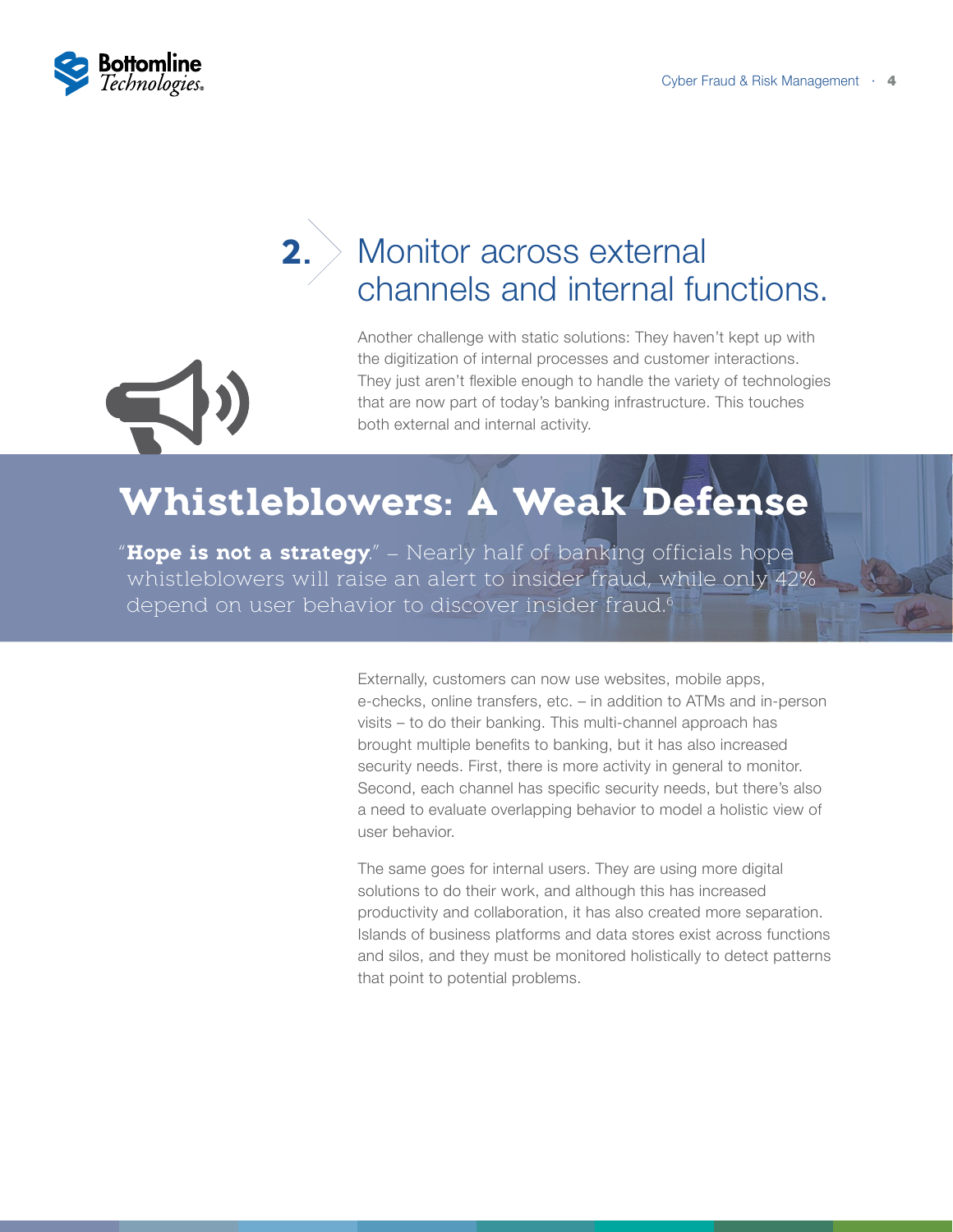

**3.**

## Build in efficiency to improve effectiveness.

Newer, more intelligent solutions simply are more efficient and effective than traditional ones and offer banks an opportunity to streamline operations as they enhance security.

Reducing the number of false alerts is a good example. Banks need the ability to efficiently capture, analyze, correlate, and develop user profiles to generate the right alerts – while keeping the false-positive rate low. They also need the ability to efficiently and thoroughly investigate suspicious activity while managing many cases at a time.

# **\$3.7 trillion** 2014 global insider fraud loss<sup>3</sup>

An effective solution for these needs should include a "self-learning" analytics engine that not only generates increasingly more accurate alerts, but also develops and applies a risk score to unusual actors to deliver real-time, dynamic profiling. That's why a bank's overall fraud solution should not only detect suspicious activity, but also provide management with the visibility and workflows needed to quickly identify which SARs should generate cases – and then efficiently execute the filings.

The driving technology is data visualization and link analysis, which can speed up investigations while providing a well-documented audit trial that can be used to build cases and demonstrate responsibility. The result is more accurate and informative outcomes without resource strain.

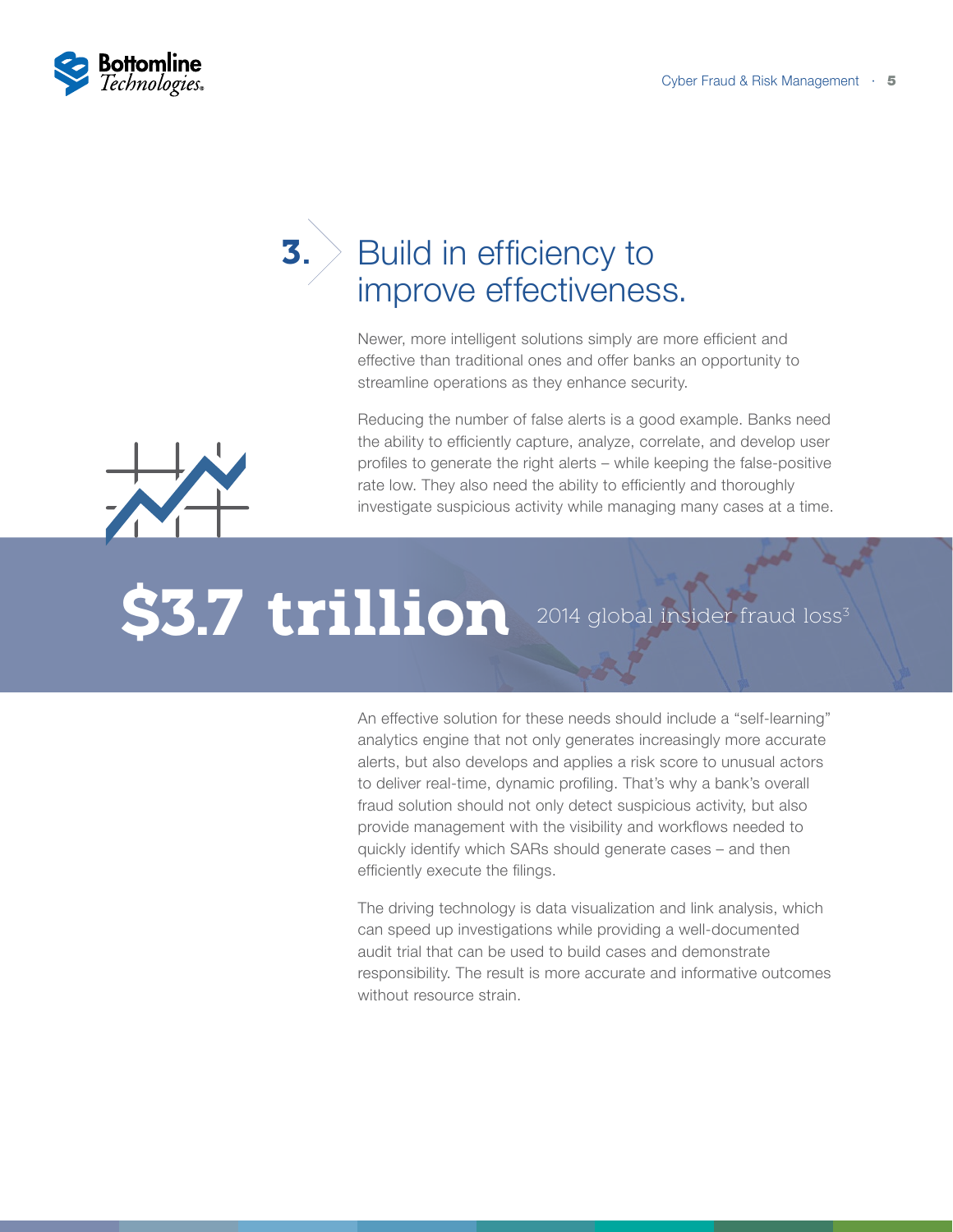

### Get Ahead with These 3 Winning Practices

Is the Carbanak attack an anomaly or is it a precursor to the next generation of cyber fraud and threats against the banking industry? Considering that cyber fraud and cyber crime are expected to increase,7 it is difficult to think that Carbanak is a once-in-a-lifetime incident. More realistically, it will soon be outdone by an even more sophisticated threat.

With the average annualized cost of cybercrime in the financial services industry  $$20.8$  million, $8$  no one in the banking industry can wait and wonder if their security and fraud prevention solutions could detect and stop another Carbanak. Instead, by applying these three best practices to gain better insight into user behavior and a better understanding of cyber criminal actions, the banking industry can take a proactive, holistic approach to potential threats.

# \$20.8 million average annualized cost of

cybercrime in the financial services industry<sup>8</sup>



[Is your cyber fraud and risk management solution able to stand](http://www1.bottomline.com/CFRM_Overview)  [up to the evolving threat landscape?](http://www1.bottomline.com/CFRM_Overview) Find out how you can stay ahead with [this informative video.](http://www1.bottomline.com/CFRM_Overview)

**To learn more about cyber fraud and risk management solutions for banks, visit Bottomline at [www.bottomline.com](http://www.bottomline.com/us/digital-banking/cyber-fraud-and-risk-management-for-banks) or contact:**

Phone: 800.472.1321 Email: [info@bottomline.com](mailto:info%40bottomline.com?subject=)